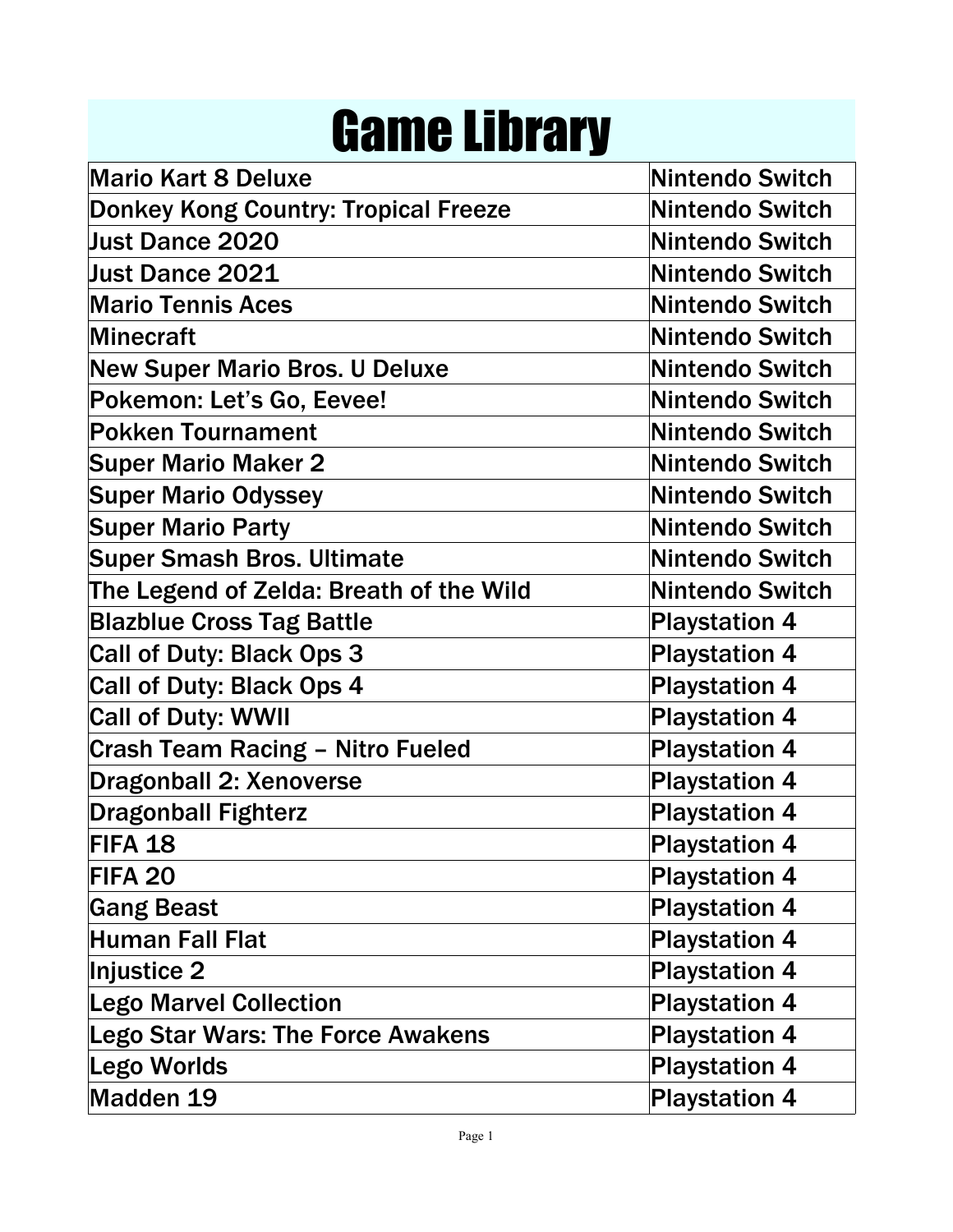| Madden 20                                      | <b>Playstation 4</b> |
|------------------------------------------------|----------------------|
| Madden 21                                      | <b>Playstation 4</b> |
| Minecraft                                      | <b>Playstation 4</b> |
| <b>Mortal Kombat 10</b>                        | <b>Playstation 4</b> |
| <b>Mortal Kombat 11</b>                        | <b>Playstation 4</b> |
| <b>NBA 2K18</b>                                | <b>Playstation 4</b> |
| <b>NBA 2K19</b>                                | <b>Playstation 4</b> |
| <b>NBA 2K20</b>                                | <b>Playstation 4</b> |
| <b>NBA 2K21</b>                                | <b>Playstation 4</b> |
| <b>Nickelodeon Kart Racers</b>                 | <b>Playstation 4</b> |
| <b>Penguin Wars</b>                            | <b>Playstation 4</b> |
| <b>Resident Evil 3</b>                         | <b>Playstation 4</b> |
| <b>Rocket League</b>                           | <b>Playstation 4</b> |
| Sonic Mania                                    | <b>Playstation 4</b> |
| SpongeBob- Battle for Bikini Bottom Rehydrated | <b>Playstation 4</b> |
| <b>Spyro Reignited Trilogy</b>                 | <b>Playstation 4</b> |
| <b>Street Fighter V</b>                        | <b>Playstation 4</b> |
| <b>Streets of Rage 4</b>                       | <b>Playstation 4</b> |
| <b>Team Sonic Racing</b>                       | <b>Playstation 4</b> |
| <b>Tekken 7</b>                                | <b>Playstation 4</b> |
| Terraria                                       | <b>Playstation 4</b> |
| <b>MLB: The Show 20</b>                        | <b>Playstation 4</b> |
| UFC <sub>3</sub>                               | <b>Playstation 4</b> |
| <b>Worms Battle Grounds</b>                    | <b>Playstation 4</b> |
| <b>Worms W.M.D</b>                             | <b>Playstation 4</b> |
| <b>WW2K16</b>                                  | <b>Playstation 4</b> |
| Call of Duty: Black Ops 3                      | <b>Xbox One</b>      |
| <b>Call of Duty: Black Ops 4</b>               | <b>Xbox One</b>      |
| <b>Call of Duty: Modern Warfare Remastered</b> | <b>Xbox One</b>      |
| <b>Call of Duty: WWII</b>                      | <b>Xbox One</b>      |
| Cars 3 - Driven to Win                         | <b>Xbox One</b>      |
| <b>Crash Bandicoot N-Sane Trilogy</b>          | <b>Xbox One</b>      |